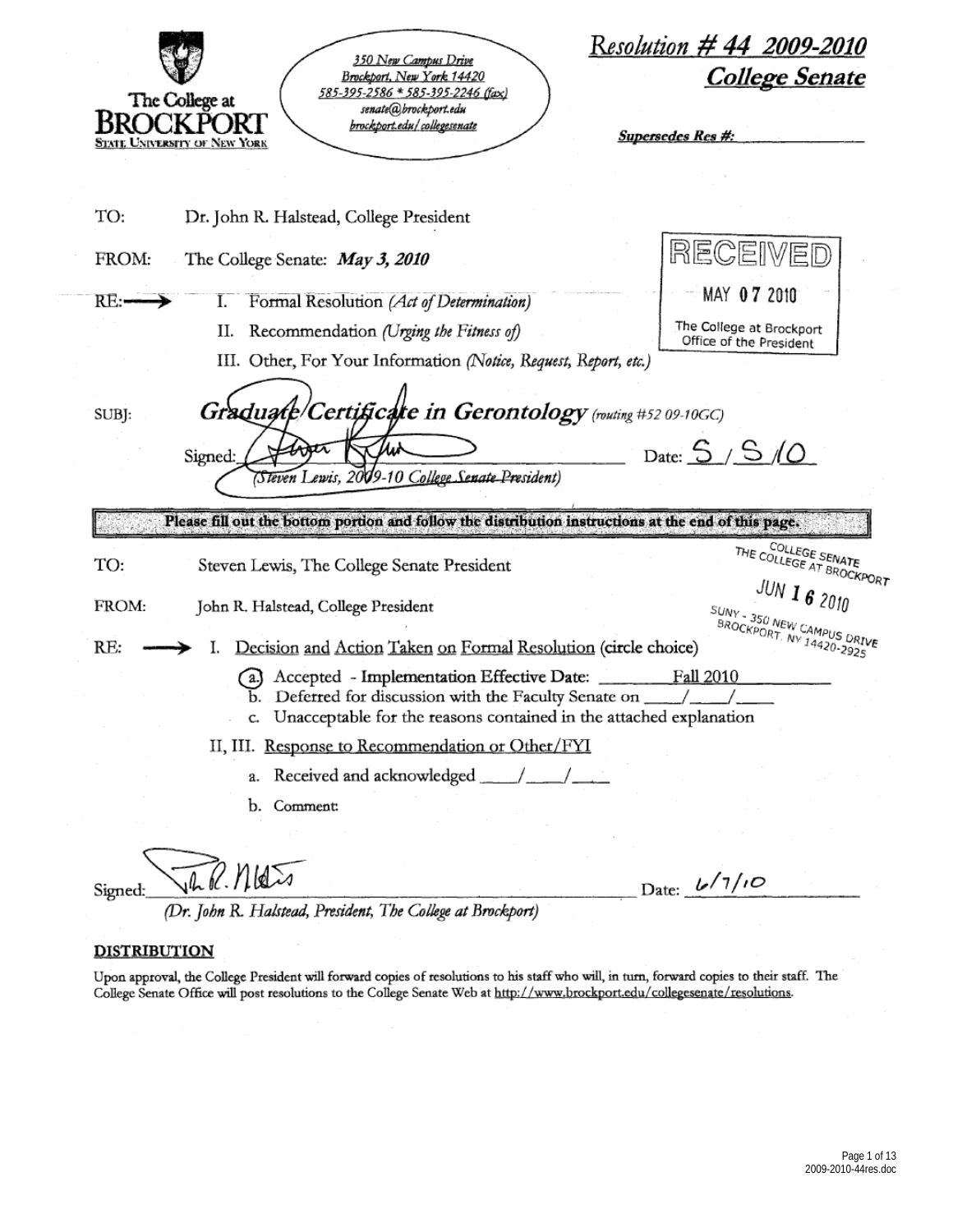*Use routing number and title in all reference to this proposal.*

#52 09-10 GC

## **DEADLINE FOR SUBMISSIONS: FEBRUARY 28**

1. **PROPOSAL TITLE:** Please be somewhat descriptive, ie. *Graduate Probation/Dismissal Proposal* rather than *Graduate Proposal*. **Graduate Certificate in Gerontological Social Work (New Title)**

# **(2. BRIEF DESCRIPTION OF PROPOSAL**

#### (Revision- April 5, 2010)

Creation of a graduate Certificate Program in Gerontological Social Work would recognize a specialized focus on gerontological curriculum for MSW matriculated students completing 15 course credits including 9 credits of Field Practicum /Seminar focusing on advanced competency-based gerontological social work knowledge and practice skills. We are currently teaching one section of this Field Practicum/Seminar in our standard SWK 610/SWK 611 using the Hartford Partnership in Social Work Education model (HPPAE) as part of a grant. This national model is endorsed by the Council on Social Work Education (CSWE) for MSW students to increase the number of MSW social workers with gerontological social work competencies to meet the workforce demands. CSWE accredits social work programs at both the undergraduate and graduate levels in the US. This proposal includes designating a separate course number (SWK 612 & 613) for students completing gerontological focused advanced field practicum & seminar The new course # would count towards 9 credits of a 15 credit Certificate in Gerontological Social Work. The remaining 6 credits of the certificate would be completed through two graduate level electives identified as having sufficient gerontological content. These courses are identified in the proposal and support letters from graduate programs teaching these electives and support letters from the Dean, Department Chair, Drake Library and others are included. The 60 credit MSW Degree program includes 54 credits of required courses 6 credits of electives. This proposal would allow the matriculated MSW student to complete certificate requirements within the 60 credit degree. Schools of Social Work offering graduate certificates have a tradition of allowing course work completed for the degree to also count toward the certificate. The development of this proposal is a direct result of receiving a grant from the CSWE to develop a gerontological social work certificate within the MSW program as a means of addressing professional workforce issues. This certificate will provide a means to identify the specificity of professional knowledge within social work and within our two accredited concentration fields of practice and will provide a mechanism to sustain the accomplishments achieved through four years of using the HPPAE model in our Interdisciplinary Health and Family and Community accredited concentrations.

#### **3. WILL ADDITIONAL RESOURCES AFFECTING BUDGET BE NEEDED x NO \_ YES**

#### **4. HOW WILL THIS EFFECT TRANSFER STUDENT:**

**This will only apply to graduate social work students matriculated in the MSW program and will not be relevant to transfer students.**

#### **5. ANTICIPATED EFFECTIVE DATE Fall 2010**

**6. SUBMISSION & REVISION DATES:** PLEASE PUT A DATE ON ALL UPDATED DOCUMENTS TO AVOID CONFUSION.

| First Submission         | Updated on    | <i>Jpdated on</i> | Updated on |
|--------------------------|---------------|-------------------|------------|
| 2010<br>23,<br>February. | April 5, 2010 |                   |            |

Received 2/25/10

## **7. SUBMITTED BY: (contact person)**

| Name              | Department     | Phone        | Email                 |
|-------------------|----------------|--------------|-----------------------|
| Debra Fromm Faria | Work<br>Social | 5884 or 8455 | dffaria@brockport.edu |

**8. COMMITTEES TO COPY: (Senate office use only)**

| <b>Standing Committee</b>                                              | <b>Forwarded For Approval To</b> | <b>Dates</b>              |
|------------------------------------------------------------------------|----------------------------------|---------------------------|
| _ Enrollment Planning & Policies                                       | Committee for approval           | 3/3/10                    |
| - Faculty & Professional Staff Policies                                | <b>Executive Committee</b>       | 4/12/10                   |
| General Education & Curriculum Policies *                              | GED to Vice Provost              |                           |
| xxxGraduate Curriculum & Policies                                      | Senate                           | $4/19/10$ , vote $5/3/10$ |
| __ Student Policies                                                    | College President                | 5/7/10                    |
| Undergraduate Curriculum & Policies                                    | <b>OTHER</b>                     |                           |
| * follow special Gen Ed procedures for submission of General Education | REJECTED -WITHDRAWN              |                           |
| proposals at 'How to Submit Proposals" on our Website.                 |                                  |                           |

**Academic Rationale**: The profession of social work is struggling to provide appropriately prepared social work professionals to meet the complex health care needs of older adults and their families. A profound lack of student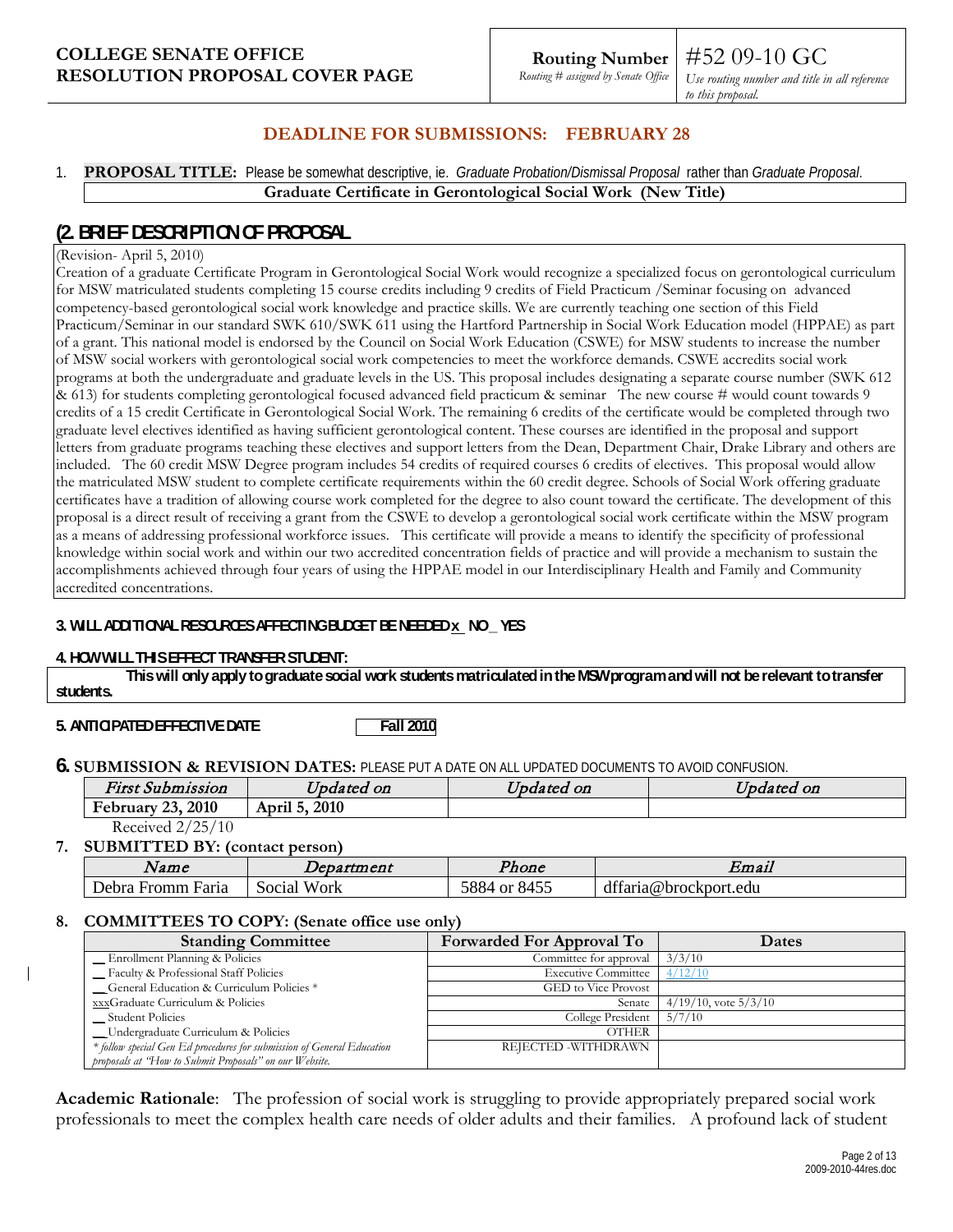interest noted in the past, coupled with the near future's growing need for gerontological social workers concerns scholars in the field. Today, only 4% of social workers specialize in practice with older adults—well below the current and project need (Institute of Medicine, 2008). In order to address this shortage, educational resources are needed to provide training for social work students with a focus on gerontological competencies required for effective and culturally competent patient–centered interventions. The Council on Social Work Education (CSWE), with funding from the John A. Hartford Foundation, continues to design initiatives to "ensure that social workers, both BSW and MSW, are better prepared to improve the quality of life and enhance the well being of older people" (Ericson & Tompkins, 2006, pp. 226). For the past decade, the College at Brockport has provided leadership and innovation by leveraging private, public, and institutional resources to prioritize gerontological social work education. In 2001, the College was awarded a three-year Geriatric Social Work Enrichment (GeroRich) grant administered by CSWE and funded by the John A. Hartford Foundation. One of the hallmarks of this initiative was partnering with the Finger Lakes Geriatric Education Center (FLGEC) to develop a two-day mini-fellowship in geriatrics for social work faculty from two BSW and one MSW program. While this project was successful in many ways, resources were limited with regard to the promotion of gerontologic education and ultimately, with the institutionalization of these changes in the respective programs. In 2006, the College was awarded a Hartford Partnership Program for Aging Education grant (HPPAE) from the New York Academy of Medicine's Social Work Leadership Initiative in concert with CSWE and funded by the Hartford Foundation. This initiative features collaboration with community agencies to provide rotational gerontological field placements and specialized training for MSW students. At the same time, an award from the Corporation for National and Community Service, with funding from the FLGEC, helped establish a competency-based intergenerational service learning aging elective for both graduate and undergraduate students. This course, in conjunction with the HPPAE rotational field model, has been integrated into the existing curriculum; both now supported by the College.

Established in 2005, the *Center for Excellence in Gerontologic Social Work at SUNY Brockport* builds upon a preexisting model of faculty and student education through training, curricular enrichment, and outreach to social work providers and faculty in the surrounding region. In its short tenure, the *Center* provided over 25 geriatric trainings to over 600 faculty, students, and practitioners. These geriatric-specific trainings included curriculum development institutes for faculty, distance-learning workshops for students and practicing professionals, development of new field placements, a new competency-based aging course, and journal club meetings for faculty, professionals and students.

This proposed project will build on the activities initiated to facilitate sustainability and pervasiveness of gerontologic enrichment content in social work In 2009, we obtained a grant from the Council on Social Work Education to harness our accomplishments and develop a Graduate Social Work Certificate Program. This proposal aims at sustaining the achievements we have had with our Hartford Partnership in Aging Education Program which prepares students for gerontologic social work practice through their SWK 610 and SWK 611 field practicum and seminar in gerontologic social work field placements and structured seminar classes. This proposal designates a separate course number for students participating in the HPPAE field practicum model (SWK 612 & SWK 613 in order to designate these courses for the Certificate and recognize this specialty content within our accredited concentrations (Family and Community and Interdisciplinary Health) The nine credits earned through the advanced field practicum and seminar will count for 9 of the 15 certificate credits. MSW students take 54 credits of required course work. SWK 612 & 613 would be substituted for SWK 610 &611. We have taught the HPPAE model in our existing SWK 610 and 611 curriculum with HPPAE students meeting all program course requirements with a specialized focus in gerontological social work knowledge, values and practice competencies. The remaining 6 certificate credit would be selected from Brockport graduate courses identified as having sufficient gerontologic content. We identified other courses with gerontological content taught by social work and other graduate programs that MSW students currently take as elective credit to complete the 12 credit certificate requirement.

**Mission, Market, and Quality**: (Updated 4/05/10) The market need for this certificate is clear for the social work profession. Currently, 13% of the population of Monroe County is age 65+ and projections indicate that this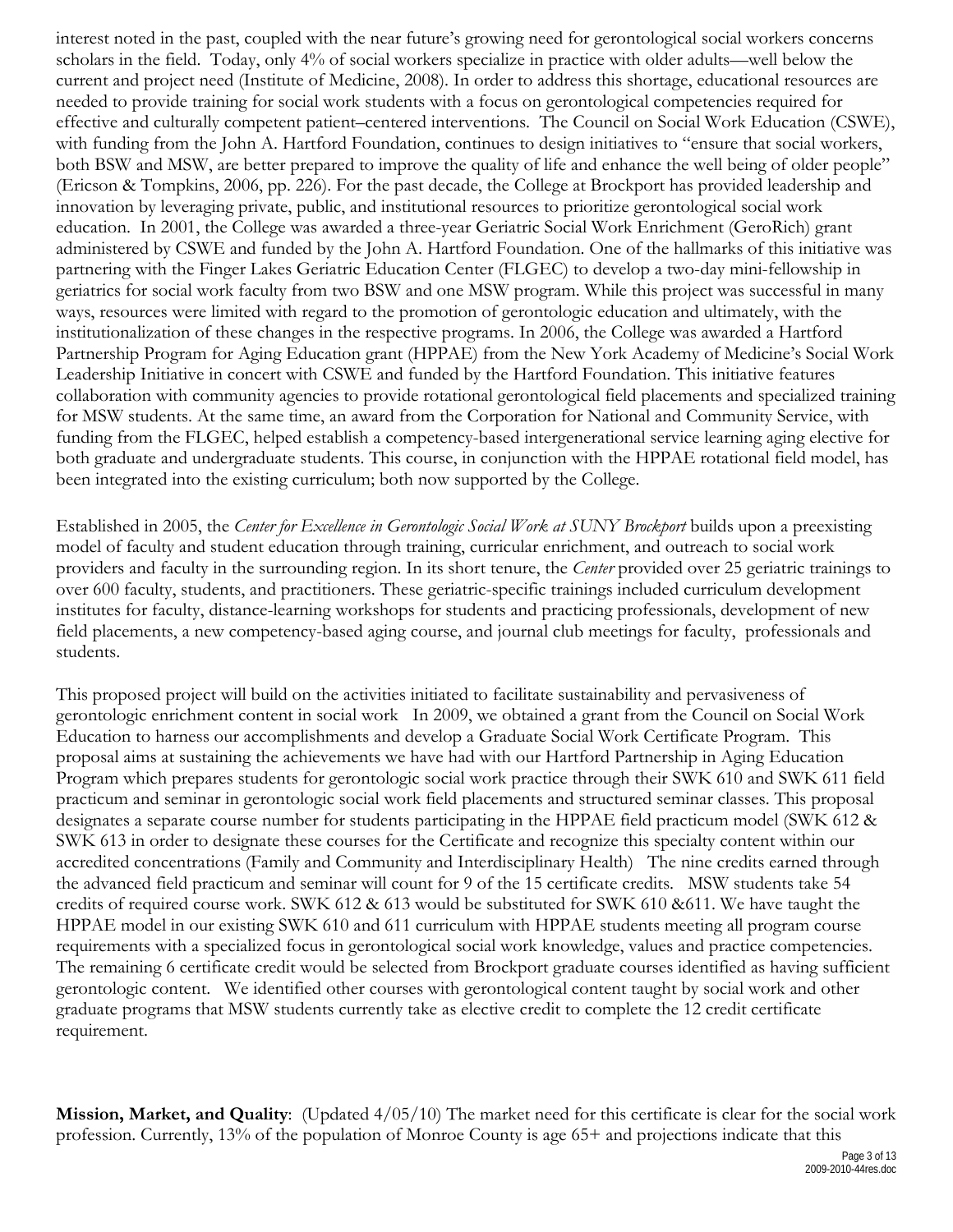number will increase by nearly 29,000 people (and by 23%) between the years of 2000-2015 (Project 2015, NYS Office for the Aging, 2005). The need to have social workers prepared with the necessary competencies to work with older adults has been recognized by the Council on Social Work Education (CSWE), The New York Academy of Medicine's Social Work Leadership Institute and National Association of Social Workers (NASW). Efforts have resulted in the development of curriculum infusion models, practice standards and gerontological social work competencies. The 2009 Institute of Medicine (IOM) Report titled *Retooling for an aging America: Building the health care workforce* reports significant enhancement in educational and training programs is necessary to provide older adults and their families with the best possible health care. Social Work is included as one of the allied health care professions identified in this report.

Nationally, 75% of social workers report that they have older adults (55 years and older) in their case loads, only 4 % identify themselves as having aging specific training in social work (NASW report, 2005). Additionally, nearly 30% of social workers are over 55 years of age, compared to 14% of the U.S civilian workforce, meaning that a disproportionate number of social workers will retire in the next several years (NASW report, 2005). These finding point to the significant workforce shortage in professional social workers with gerontologic knowledge and skills. This proposed certificate program is one approach to addressing this workforce shortage, and also provided MSWs with this specialized knowledge to be recognized professionally through the recognition of the 15 credits of specialization in gerontological social work they completed within accredited MSW concentrations.

The **quality** of the certificate program is assured in two ways: First, HPPAE model of field practicum is recognized as a national model by the Council on Social Work Education, has been taught and refined for the past four years as one section of SWK 610 & 611. It is at the center of the certificate. Other courses eligible for the certificate are regularly taught and available as MSW electives.

**Market Demand Factors from other regional colleges**: Currently, the only regional certificate in gerontology is offered through St. John Fisher College in collaboration with trainings offered by Lifespan of Rochester. This certificate is not a graduate level certificate and is not geared specifically to social workers. It tends to be used as a continuing education program for working professionals. Syracuse University offers a Certificate of Achievement in Gerontology. It requires 15 credits of aging-related coursework, including one core course. Core courses listed include graduate social work required course(3 credits), and two required MSW level policy courses are listed as electives. Thus the Syracuse MSW student would be eligible for 9 MSW degree courses counting toward the graduate gerontology certificate. The Syracuse University certificate is available to a range of discipline at both the undergraduate and graduate levels. Information reported in this proposal relates to SWK graduate courses (required for the MSW degree)

**Entrance Requirements:** Matriculated MSW students would be eligible.

## **The Proposal (Including Course Descriptions and Exit Requirements)**

## **Graduate Social Work Student Requirements 15 Credits**

#### **SWK 612 Field Practicum &Seminar III Gerontological Social Work (**4 Cr) **(New Course # for students in Gerontology MSW field placements – Required)**

Provides concentration year first semester agency-based field instruction and classroom seminar for advanced learning and practice opportunities relevant to gerontological social work. Students complete 280 hours of graduate level field practicum each semester during two concurrent semesters (560 hours) to develop and refine advanced level gerontological social work practice behaviors. The field seminar component of this course provides opportunities for integration of social work course work and field practicum experiences. Seminars feature in-depth analysis of specific gero-social work competency domains of practice. The domains of gerontological social work practice include: ethics, assessment, interventions, aging services, program and policies and service delivery and leadership in the practice area of aging using the nationally recognized Hartford Partnership in Aging Education Model. Seminar faculty members serve as the first and second semester field liaisons for students in the practicum.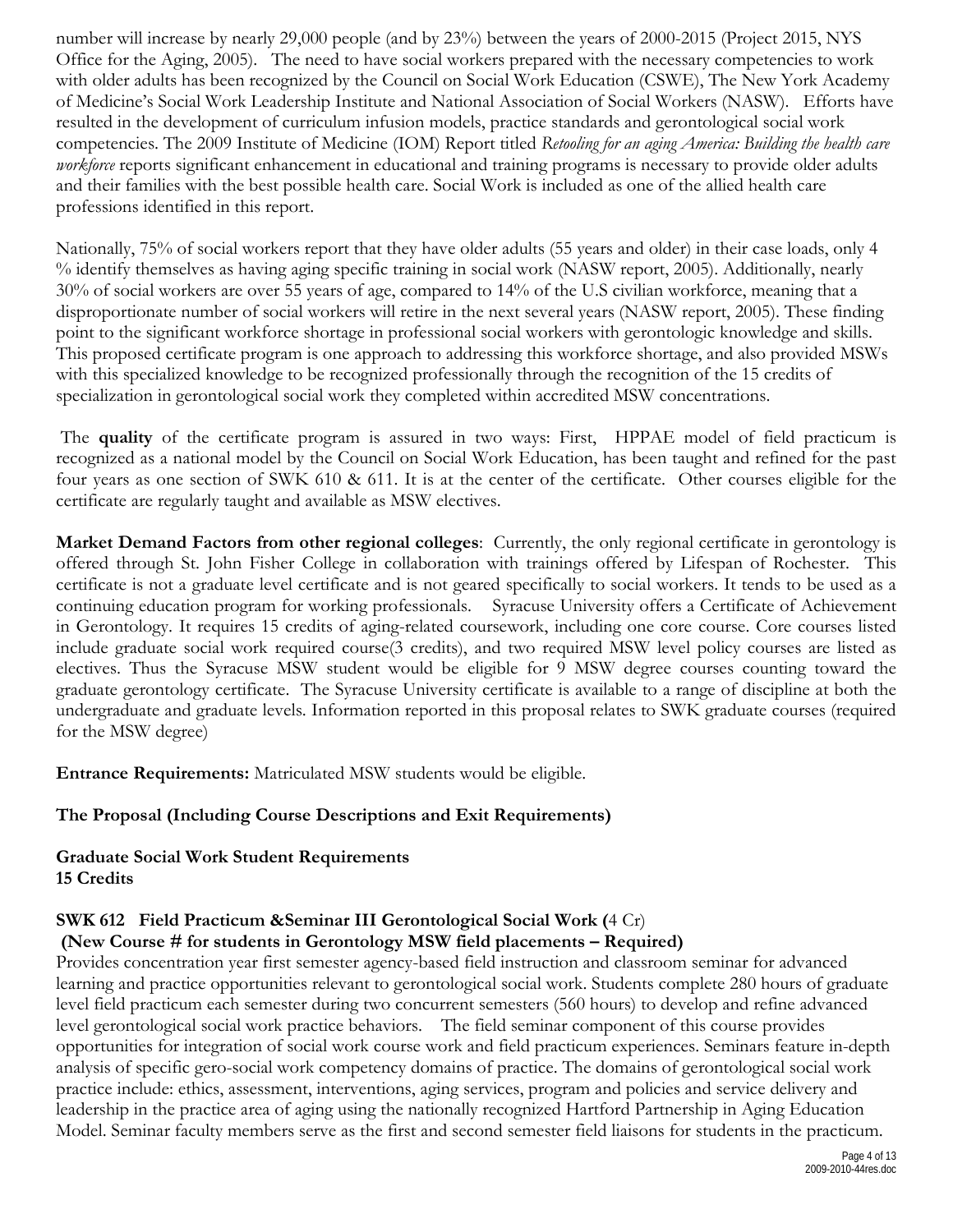## **SWK 613 Field Practicum &Seminar IV Gerontological Social Work** (5 Cr) **(New Course # for students in Gerontology MSW field placements – Required)**

Provides concentration year second semester agency-based field instruction and classroom seminar for advanced learning and practice opportunities relevant to gerontological social work. Students complete 280 hours of graduate level field practicum each semester during two concurrent semesters (560 hours) to develop and refine advanced level gerontological social work practice behaviors. The field seminar component of this course provides opportunities for integration of social work course work and field practicum experiences. Seminars feature in-depth analysis of specific gero-social work competency domains of practice. The domains of gerontological social work practice include: ethics, assessment, interventions, aging services, program and policies and service delivery and leadership in the practice area of aging using the nationally recognized Hartford Partnership in Aging Education Model. Seminar faculty members serve as the first and second semester field liaisons for students in the practicum.

## **Students are required to take two of the following courses as an elective credit to fulfill the 15 credit requirement of the certificate.**

• P**AD 655 Medicare and Medicaid Policy Issues** (3 Cr)

Provides a thorough overview of both the Medicare and Medicaid programs: their background and history; eligibility; covered benefits; provider reimbursement methods; program administration; financing; cost and spending patterns; their respective roles and importance in the American health-care system; and how Medicare and Medicaid both affect and are affected by current healthcare reform proposals.

• **REL 505 Leisure and Aging** (3 Cr) Examines various aspects of aging as they relate to leisure in contemporary society, leisure needs of mature adults, services for the elderly and leisure pursuits in the subculture of aging.

• **SWO 577 Perspectives on Aging and the Family** (3 Cr) Provides an in-depth analysis of select issues faced by older adults and their families using a multi-systems perspective and service learning activities. Bridging theory and practice, content utilizes a case study methodology to reflect practice-based situations encountered by health providers, older adults and their families. Topics include family caregiver/care recipient experiences, coping with loss/resiliency, advance directives/end-of-life decision-making, the impact of substance abuse on aging families, and elder abuse.

• **SWO 576 Issues on Aging in America** (3 Cr) Examines the older person as an evolving individual; bio-psycho-social elements in the aging process; and major issues related to the older person, the aging process and the society. Compares the needs of the elderly with the service system's response and discusses methods of intervention specifically needed for the older person.

**Sequence in which courses will be offered to guarantee completion of requirements in reasonable time: Field Practicum III and IV are required courses for the MSW degree. The courses are offered each fall and spring semester and students register for the courses following a designated plan of study. MSW students take between two and three 3 credit graduate elective credits towards their degree. The plan of study will offer the choice of SWK 610 or SWK 612 in fall semester and the choice of SWK 611 or SWK 613 in spring semester. The additional six credits of elective credits are built into the plan of study and the elective courses listed in this proposal are regularly taught.** 

**Staffing: No additional instructional staff in needed as all courses are currently offered on a regular basis with sufficient space for the intended demand. If approved, the social work department would designate faculty as a service activity to publicize the certificate program toMSW students. The certificate would also be publicized on MSW admission recruitment events. MSW Academic advisors would inform students as part of the normal**  advising process. The College Catalog would include certificate requirements. **identified by the Field Office as candidates during field practicum planning activities. The Banner system would tract certificate requirement completion by all students.**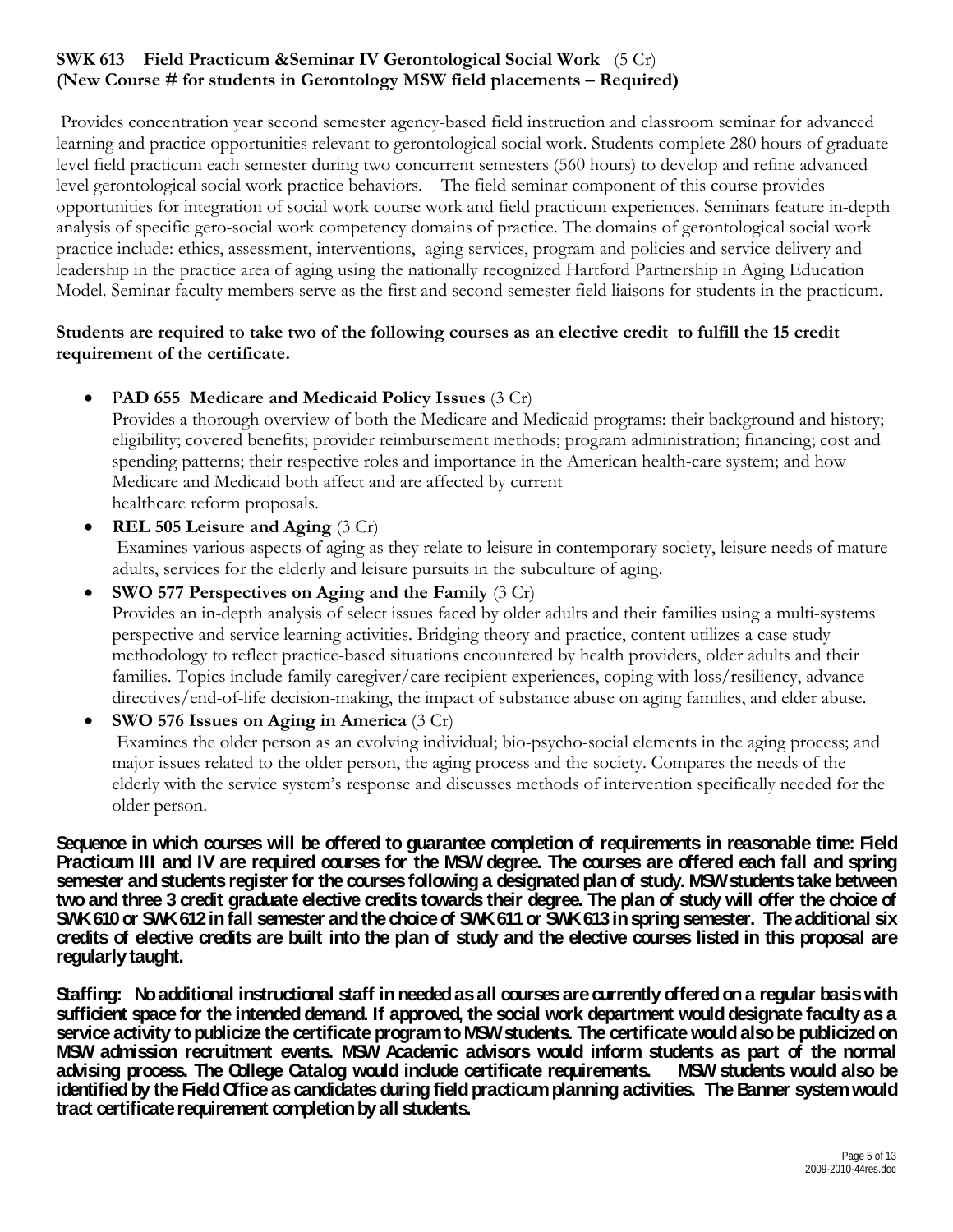## **References cited:**

## **Ericson, C. B. and Tompkins, C.J. (2006). Infusing aging content into a research course: A national organization and university partnership. Educational Gerontology, 32, pp. 225-240.**

## **Institute of Medicine (2008). Retooling for an aging America: Building the health care workforce.**

- The Center for Workforce Studies, National Association of Social Workers(2005). National study of licensed social workers. http://workforce.socialworkers.org/studies/natstudy.asp retrieved March 30, 2010
- New York State Office for the Aging and State Society on Aging of New York (2000). Project 2015: The future of aging in New York State: Articles and briefs for discussion. Albany, NY.
- Syracuse University Gerontology Center. <http://gerontology.syr.edu/gerocert.html> retrieved April 5, 2010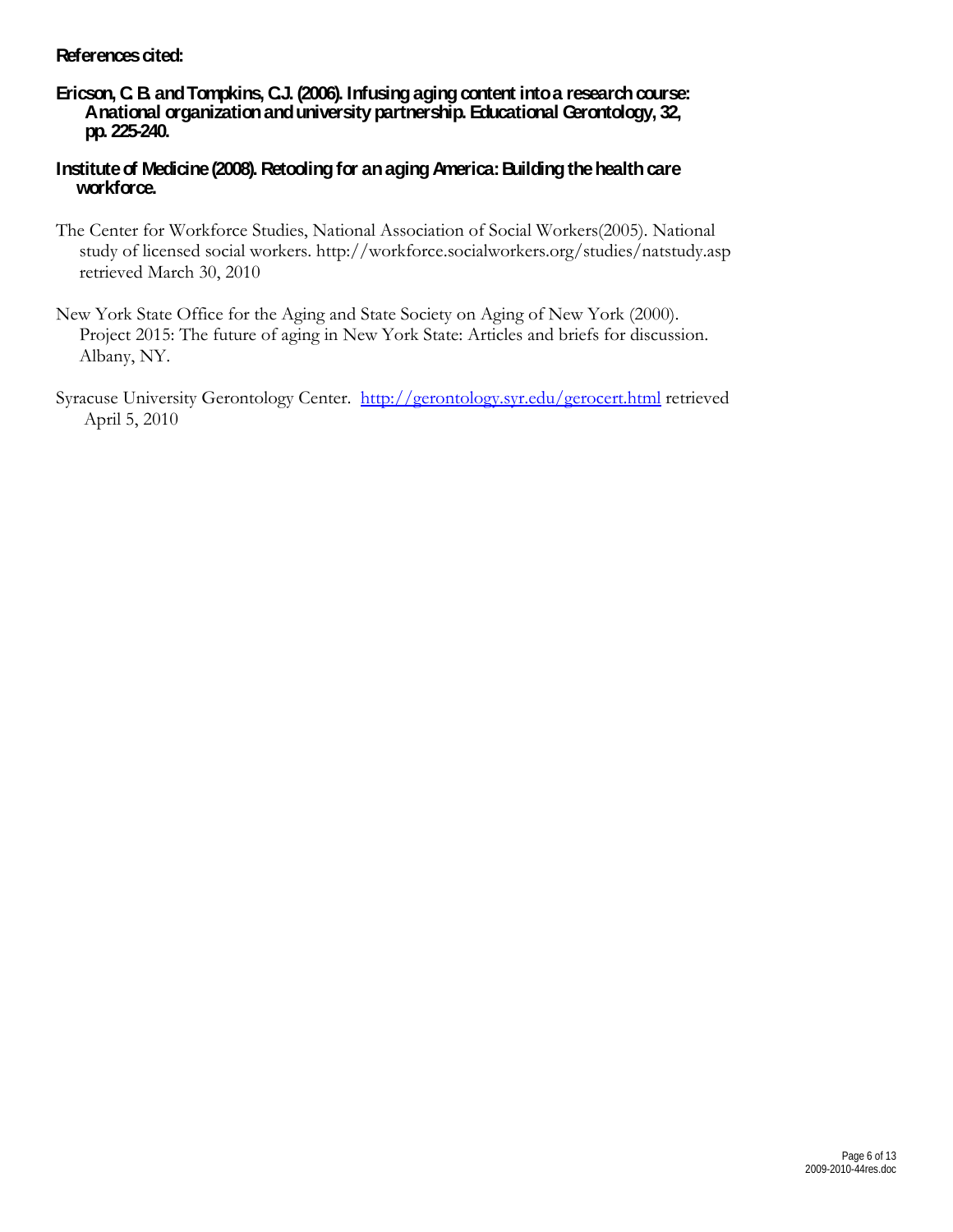

**Department or Social Work** 

To: College Senate From: Diane Dwyer, Chair COMEX<br>From: Diane Dwyer, Chair

Department of Social Work

Re: Graduate Certificate in Gerontology

I am pleased to support the Graduate Certificate in Gerontology proposal. The Department of Social Work has an ongoing commitment to prepare professionals able to address the complex concerns of older adults and their families. We currently coordinate and Interdisciplinary undergraduate minor in Aglng Studies and this proposal affords similar educational outcomes to our graduate students. The program will be targeted at students in our GRCMSW program but available to students in other graduate programs that prepare professionals who may work with older adults.

The social work profession faces the critical workforce shortages in providing comprehensive services to older adults and their families. The proposed certificate program is consonant with the department's mission "The Department of Social Work is committed to excellence in preparing ethical and competent professional social workers who foster the well-being of individuals, families, groups, organizations, and communities. Through teaching, service, and scholarship, the department promotes civic engagement in diverse societies. "

350 New Campus Drive • Brockport, New York 14420-2952 • 585-395-2324 • Fax: 585-395-2366 • *www.brockport.edu*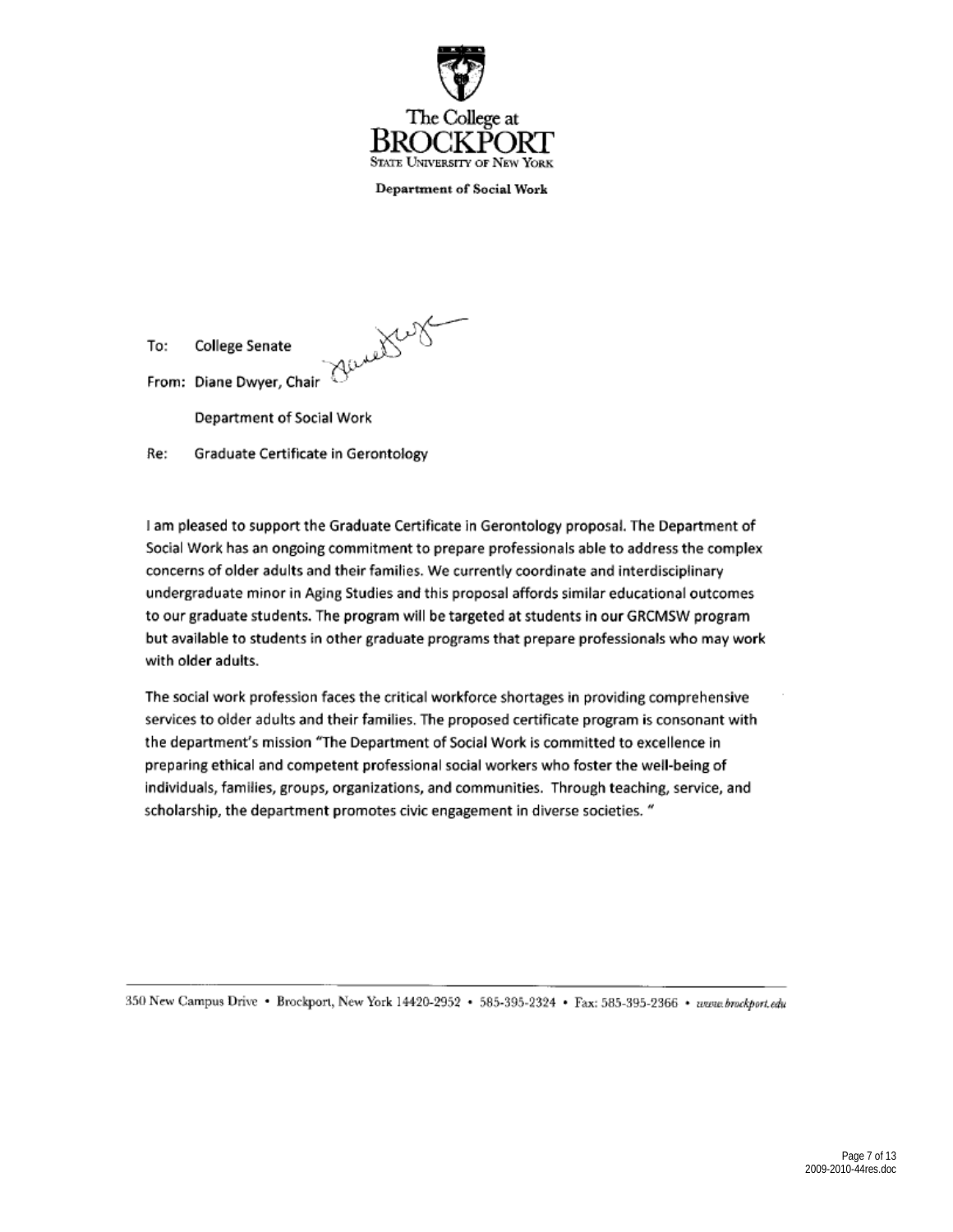#### **Diane Dwyer**

**Date:** Wed, 24 Feb 2010 11:38:30 -0500 From: "Susan Seem" <sseem@brockport.edu> Subject: Certificate in Gerontology To: "Diane Dwyer" <ddwyer@brockport.edu> Cc: "Douglas Scheidt" <dscheidt@brockport.edu>

Dear Diane,

I support the proposed Certificate in Gerontology in the Department of Social Work. It meets a market demand and offers the opportunity for master level students in other social service field to specialize in this area of needed expertise.

Sincerely, :SUsan

Susan Rachael Seem, Ph.D. Assistant to the Provost for Graduate Education and Scholarship Office of Graduate Studies The College at Brockport State University of New York 350 New Campus Drive Brockport, NY 14420 United States of America

Phone: 585.395.2525 Fax: 585.395.2515

#### CONFIDENTIALITY STATEMENT:

"This message and any attachment(s) are confidential and are intended solely for the addressee(s). This communication may contain material protected by one or more privileges. If you are neither the intended recipient nor a person responsible for delivering this confidential communication to the intended recipient, you have received this communication in error, and any review, distribution, dissemination, forwarding, printing, copying, or other use of this e-mail message and any attached files is strictly prohibited. If you have received this confidential communication in error, please notify the sender immediately by reply email and pennanently delete this communication."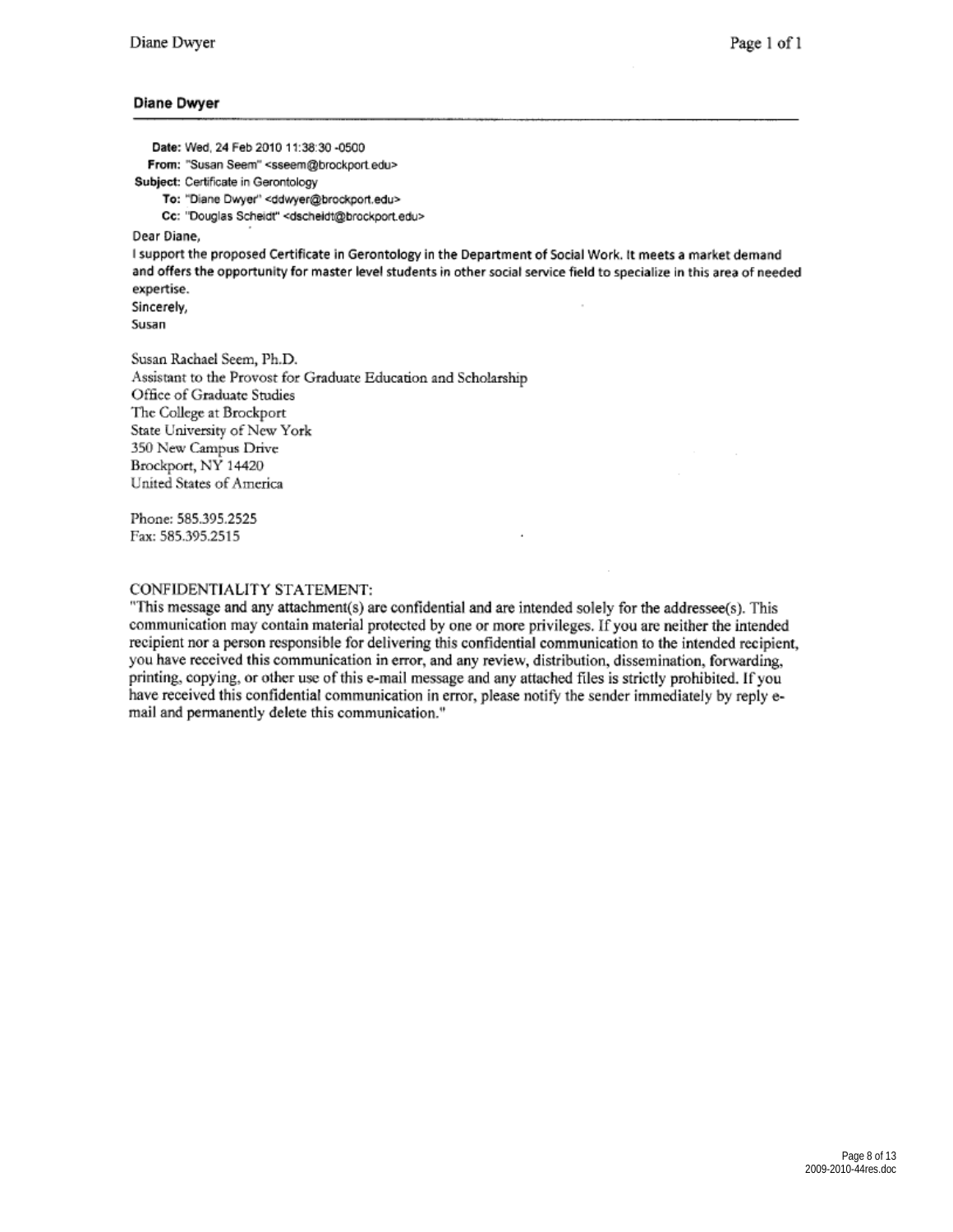



To; Diane Dwyer Chair, Social Work

From: Doug Scheidt Dean, Education & Human Services

Date: 2/24/10

Re: Proposed Graduate-level Certificate in Gerontology

I am happy to write this memo in support of the proposal for a certificate in Gerontology at the graduate level. The proposed certificate would meet a need based on the demographic changes in the United States. This proposal would also be congruent with the recommendations of the GEV AP committee with regard to graduate enrollments, degrees and certificate programs.

Thank you for your good work on this proposal.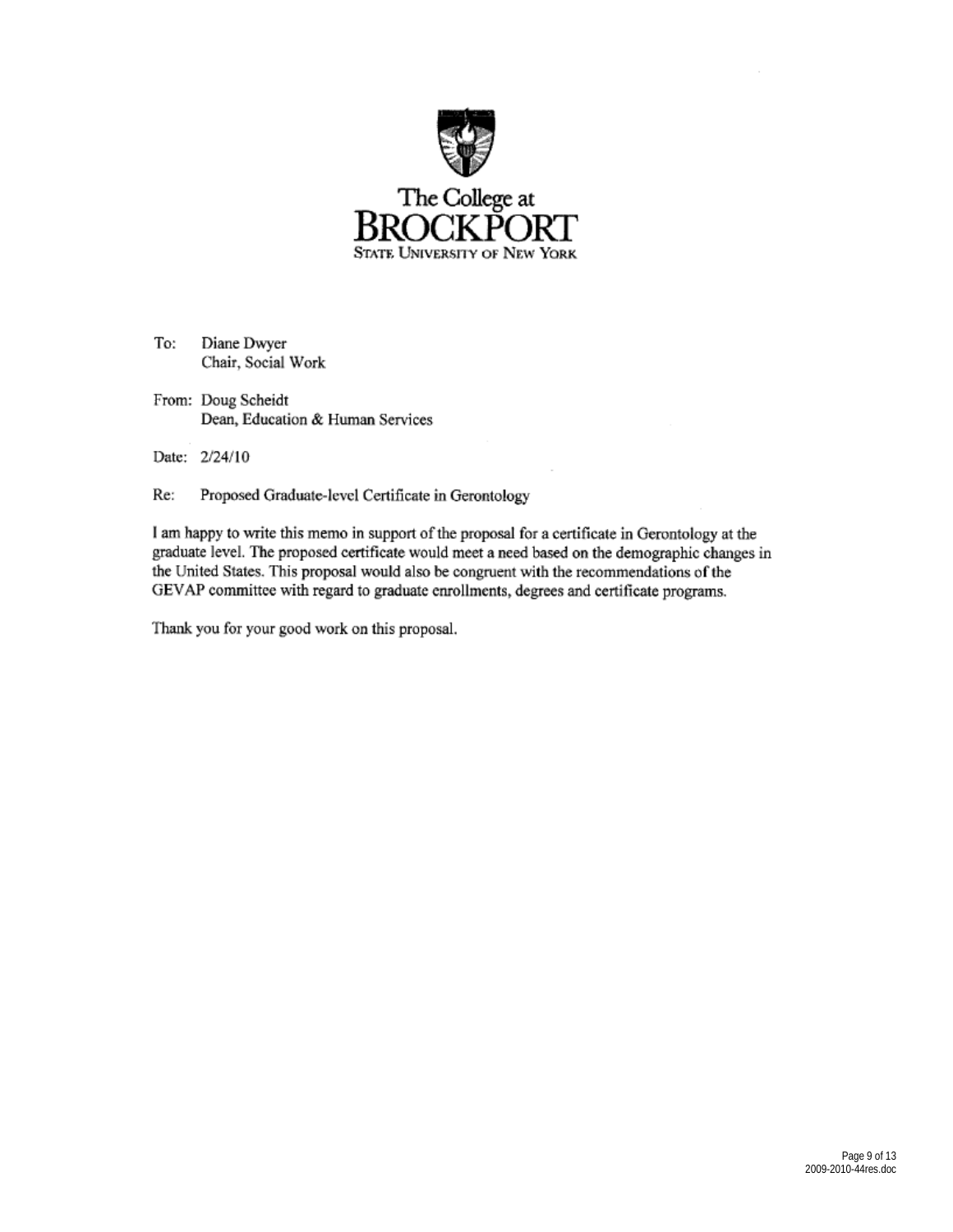**Date:** Wed. 24 Feb 2010 13:57:41 -0500

From: James Fatula <jfatula@brockport.edu> To: Diane Dwyer <ddwyer@brockportedu>

Diane,

I am delighted to support the proposal for a graduate certificate in gerontology by the Department of Social Work.

This certificate meets a vital need in the community, and I am delighted that your<br>department is sponsoring it.

Jim

James Fatula, Ph.D. Chair and Associate Professor Department of Public Administration<br>The College at Brockport State University of New York (585) 395- 5080

#### **Diane Dwyer**

Date: Wed. 24 Feb 2010 13:49:56 -0500 From: joel frater <jfrater@brockport.edu> Subject: Re: Proposal support

To: ddwyet@brockport.edu

Lynda Cochran <lcochran@brockport.edu> . Arthur Graham <agraham@brockport.edu> Cc: Nancy Vandermolen <nvanderm@brockport.edu>, Rehnuma Karim <rkarim@brockport.edu>, Holly Bosley <hbosiey@brockport.edu>

The Recreation and Leisure Studies department is pleased to support the Department of<br>Social Work's proposal to develop a graduate certificate program in Gerontology. We currently offer REL 506 during the fall, spring and summer and plan to continue to do so.<br>The interdisciplinary collaboration forged by this program proposal will strengthen our<br>student's understanding of a contemporary su

Joel Frater, Ed.O Assistant to the Provost for Diversity,<br>Academic Affairs The College at Brockport Phone: 585-395-5065<br>Fax: 585-395-2401 Chair, Recreation and Leisure Studies<br>The College at Brockport Phone: 585-395-5338<br>Fax: 585-395-5246

> Page 10 of 13 2009-2010-44res.doc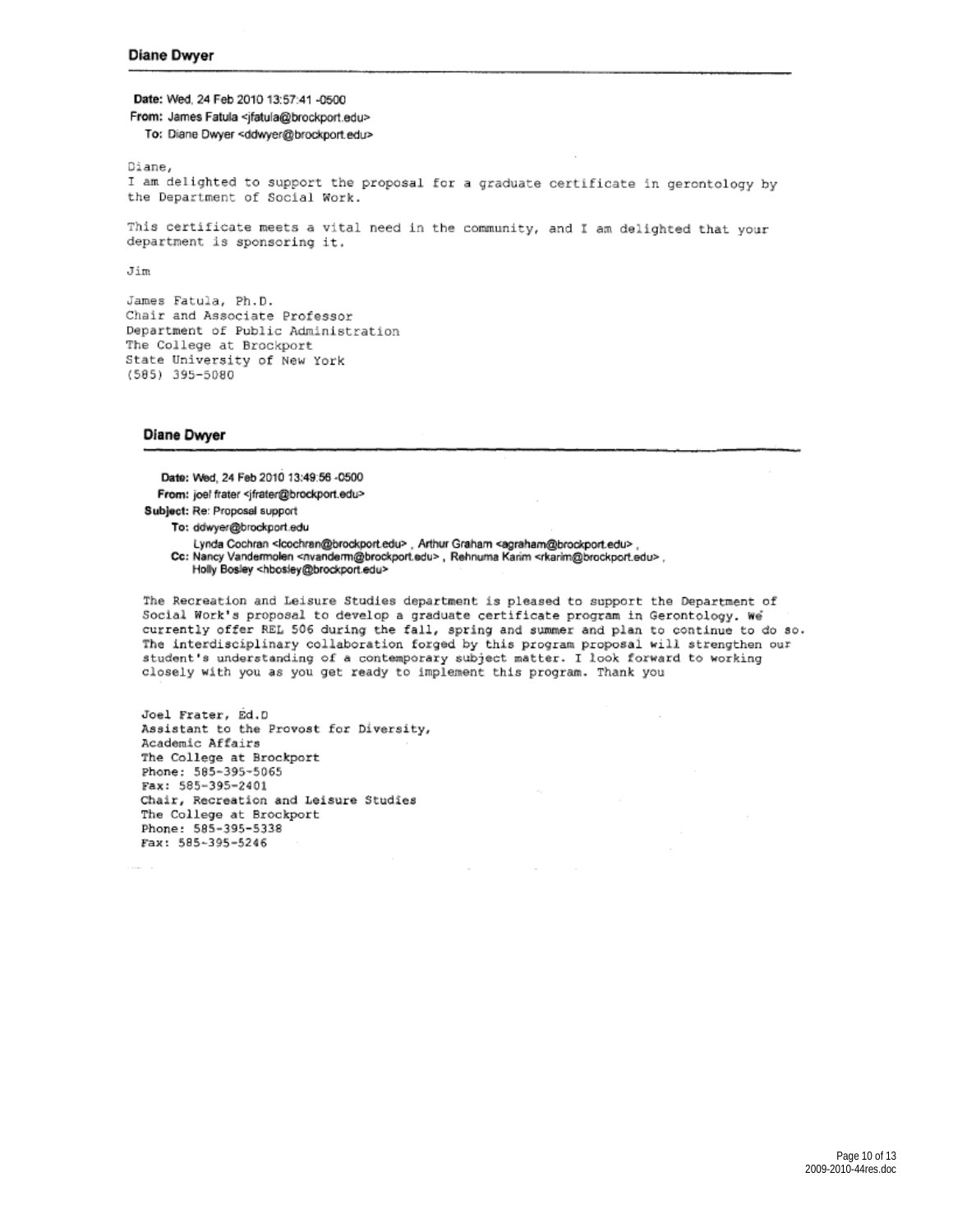**Date:** Thu, 25 Feb 2010 12:29:30 -0500 From: M M Brown <mmbrown@brockport.edu> Subject: Re: Proposal support To: ddwyer@brockport.edu

Dear Diane, The Psychology Department enthusiastically supports The Gerontology Certificate Program. We look forward to help train your students. Melissa Meli ssa M. Brown, Ph.O Assistant Professor and Chair Department of Psychology SUNY College at Brockport

#### Diane Dwyer

Page I of I

#### **Diane Dwyer**

**Dlte:** Thu, 25 Feb 2010 12:30:01 **•0500**  From: M M Brown <mmbrown@brockport.edu> Subject: Re: Proposal support To: ddwyer@brockport.edu

Also, I will do my best to offer Aging as often as possible. M Melissa M. Brown, Ph.D Assistant Professor and Chair Department of Psychol09y SUNY College at Brockport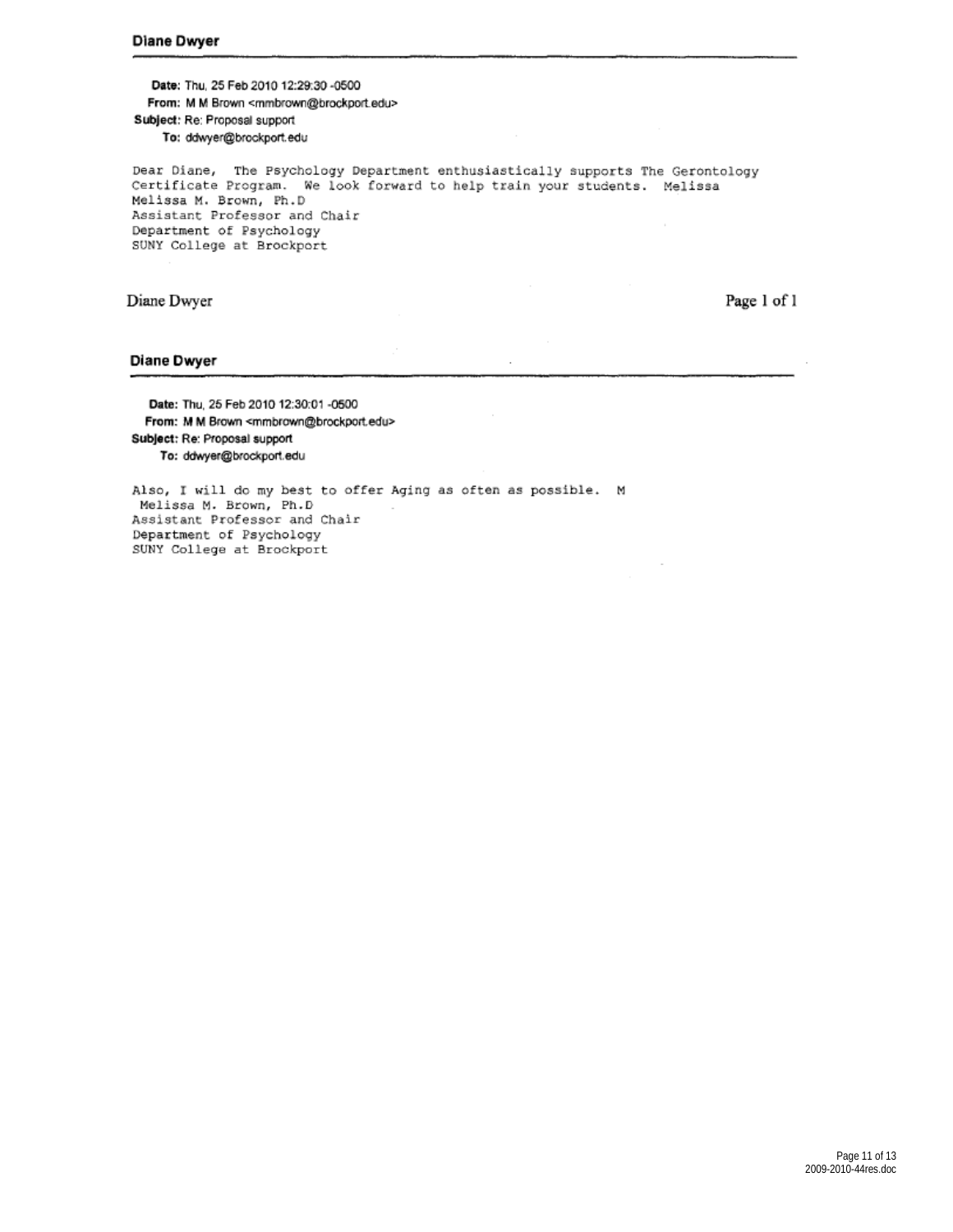

Debta Fromm Faria, LCSW, ACSW Co-Director Center for Excellence in Gerontological Social Work Social Work Department, The College at Brockport State University of New York 350 New Campus Drive, Brockport, NY 14420

February 24, 2010

Dear Debra:

Thank you for sharing the proposal for the **Gerontology Graduate Certificate.** Drake Memorial **Libruy has reviewed the proposal and understands that current library resowces are adequate to**  meet the information needs of students in this program. Drake Library supports Social Work's efforts to establish this certificate.

Sincerely,

Maiy Jo Orzech, MIS, Ph.D. Director, Drake Memorial Library